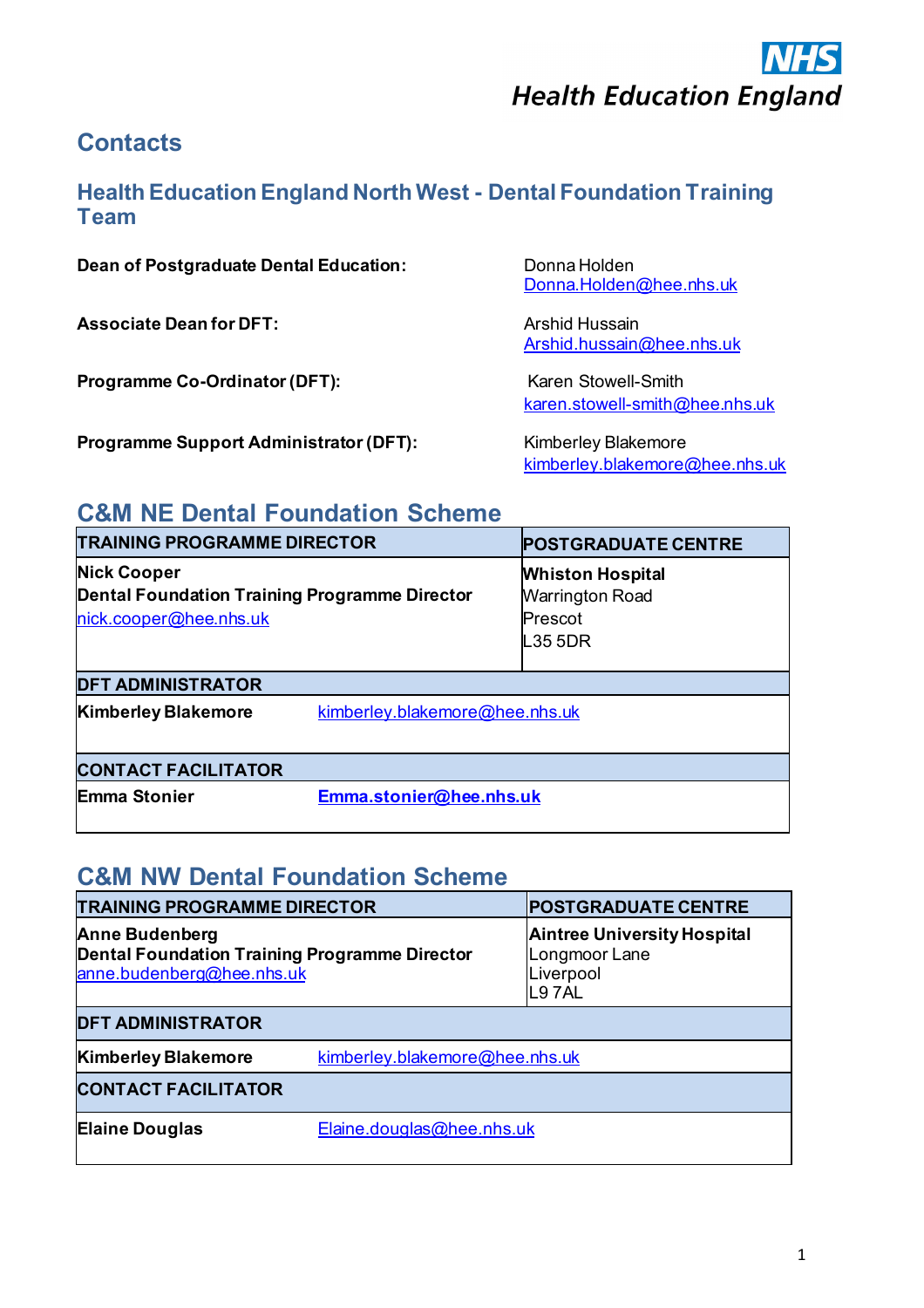## **C&M SE Dental Foundation Scheme**

| <b>TRAINING PROGRAMME DIRECTOR</b>                                                                  |                                | <b>POSTGRADUATE CENTRE</b>                                                                     |
|-----------------------------------------------------------------------------------------------------|--------------------------------|------------------------------------------------------------------------------------------------|
| <b>Anne Budenberg</b><br>Dental Foundation Training Programme Director<br>anne.budenberg@hee.nhs.uk |                                | <b>Countess of Chester Hospital</b><br>Liverpool Road<br><b>Chester</b><br>CH <sub>2</sub> 1UL |
| <b>DFT ADMINISTRATOR</b>                                                                            |                                |                                                                                                |
| <b>Kimberley Blakemore</b>                                                                          | kimberley.blakemore@hee.nhs.uk |                                                                                                |
| <b>CONTACT FACILITATOR</b>                                                                          |                                |                                                                                                |
| <b>Elaine Douglas</b>                                                                               | Elaine.douglas@hee.nhs.uk      |                                                                                                |

## **C&M SW Dental Foundation Scheme**

| <b>TRAINING PROGRAMME DIRECTOR</b>                                                                                        |                                |                                                                                              |
|---------------------------------------------------------------------------------------------------------------------------|--------------------------------|----------------------------------------------------------------------------------------------|
| <b>Nick Cooper</b><br>Dental Foundation Training Programme Director<br>nick.cooper@hee.nhs.uk<br><b>DFT ADMINISTRATOR</b> |                                | Regatta Place<br><b>Brunswick Business Park</b><br><b>Summers Road</b><br>Liverpool<br>L34BL |
| <b>Kimberley Blakemore</b>                                                                                                | kimberley.blakemore@hee.nhs.uk |                                                                                              |
| <b>CONTACT FACILITATOR</b>                                                                                                |                                |                                                                                              |
| <b>Emma Stonier</b>                                                                                                       | Emma.stonier@hee.nhs.uk        |                                                                                              |

### **GM NW Dental Foundation Scheme**

| <b>TRAINING PROGRAMME DIRECTOR</b>                                                               |                             | <b>POSTGRADUATE CENTRE</b>                                                                                        |  |
|--------------------------------------------------------------------------------------------------|-----------------------------|-------------------------------------------------------------------------------------------------------------------|--|
| <b>Mike Stoker</b><br>Dental Foundation Training Programme Director<br>Michael.stoker@hee.nhs.uk |                             | <b>Education Centre</b><br>Royal Blackburn Hospital<br>Haslingden Road<br><b>Blackburn</b><br>BB <sub>2</sub> 3HH |  |
| <b>DFT ADMINISTRATOR</b>                                                                         |                             |                                                                                                                   |  |
| Shabana Ahmed                                                                                    | shabana.ahmed@elht.nhs.uk   |                                                                                                                   |  |
| <b>CONTACT FACILITATOR</b>                                                                       |                             |                                                                                                                   |  |
| <b>Lindsey Campbell</b>                                                                          | Lindsey.campbell@hee.nhs.uk |                                                                                                                   |  |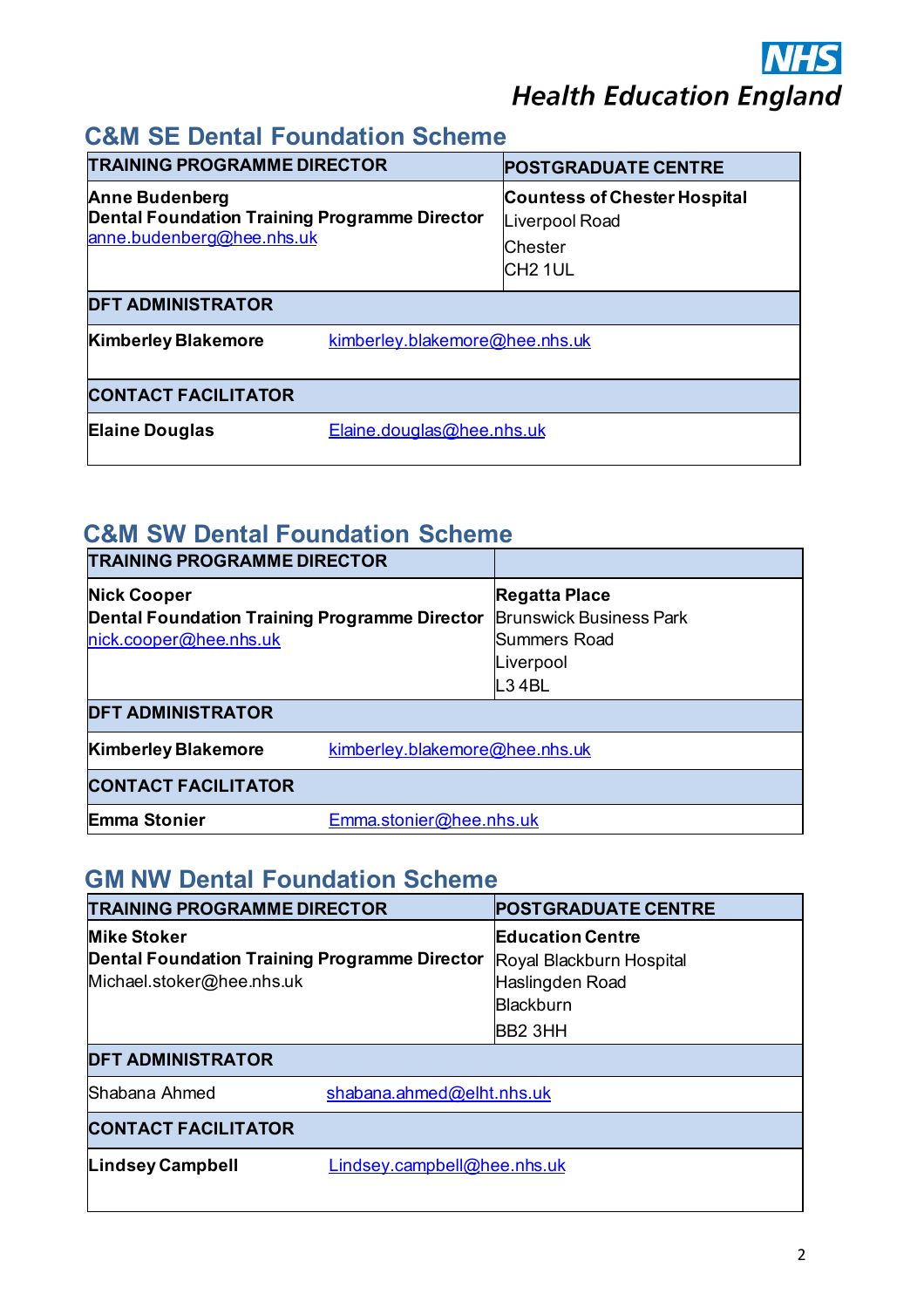## **GM NE Foundation Scheme**

| <b>TRAINING PROGRAMME DIRECTOR</b>                                                                                            |                         | <b>POSTGRADUATE CENTRE</b>                                                                  |
|-------------------------------------------------------------------------------------------------------------------------------|-------------------------|---------------------------------------------------------------------------------------------|
| <b>Olivia Fisher</b><br>Dental Foundation Training Programme Director<br>Olivia.fisher@hee.nhs.uk<br><b>DFT ADMINISTRATOR</b> |                         | <b>Education Centre</b><br>Room G21<br>The Royal Oldham Hospital<br>Rochdale Road<br>OL12JH |
| Dawn Collins                                                                                                                  | Dawn.Collins@pat.nhs.uk |                                                                                             |
| <b>CONTACT FACILITATOR</b>                                                                                                    |                         |                                                                                             |
| <b>Kim Goodwin</b>                                                                                                            | Kim.goodwin@hee.nhs.uk  |                                                                                             |

## **GM SE Dental Foundation Scheme**

| <b>TRAINING PROGRAMME DIRECTOR</b>                                                                      | <b>POSTGRADUATE CENTRE</b>                                                                                                             |  |
|---------------------------------------------------------------------------------------------------------|----------------------------------------------------------------------------------------------------------------------------------------|--|
| <b>Charles Crawford</b><br>Dental Foundation Training Programme Director<br>Charles.Crawford@hee.nhs.uk | <b>Education &amp; Research</b><br><b>ICentre</b><br><b>Wythenshawe Hospital</b><br>Southmoor Road<br>Wythenshawe<br>Manchester M239LT |  |
| <b>DFT ADMINISTRATOR</b>                                                                                |                                                                                                                                        |  |
| Jo Galligan                                                                                             | Josephine.Galligan@UHSM.NHS.UK                                                                                                         |  |

# **GM SW Dental Foundation Scheme**

| <b>TRAINING PROGRAMME DIRECTOR</b>                                                                       |                              | <b>POSTGRADUATE CENTRE</b>                                                                                       |  |
|----------------------------------------------------------------------------------------------------------|------------------------------|------------------------------------------------------------------------------------------------------------------|--|
| <b>Olivia Fisher</b><br><b>Dental Foundation Training Programme Director</b><br>Olivia.fisher@hee.nhs.uk |                              | <b>Health Education England</b><br>3 <sup>rd</sup> Floor, 3 Piccadilly Place<br>Manchester<br>M <sub>1</sub> 3BN |  |
| <b>DFT ADMINISTRATOR</b>                                                                                 |                              |                                                                                                                  |  |
| Chelsea Archibald                                                                                        | Chelsea.archibald@hee.nhs.uk |                                                                                                                  |  |
| <b>CONTACT FACILITATOR</b>                                                                               |                              |                                                                                                                  |  |
| <b>Kim Goodwin</b>                                                                                       | Kim.goodwin@hee.nhs.uk       |                                                                                                                  |  |